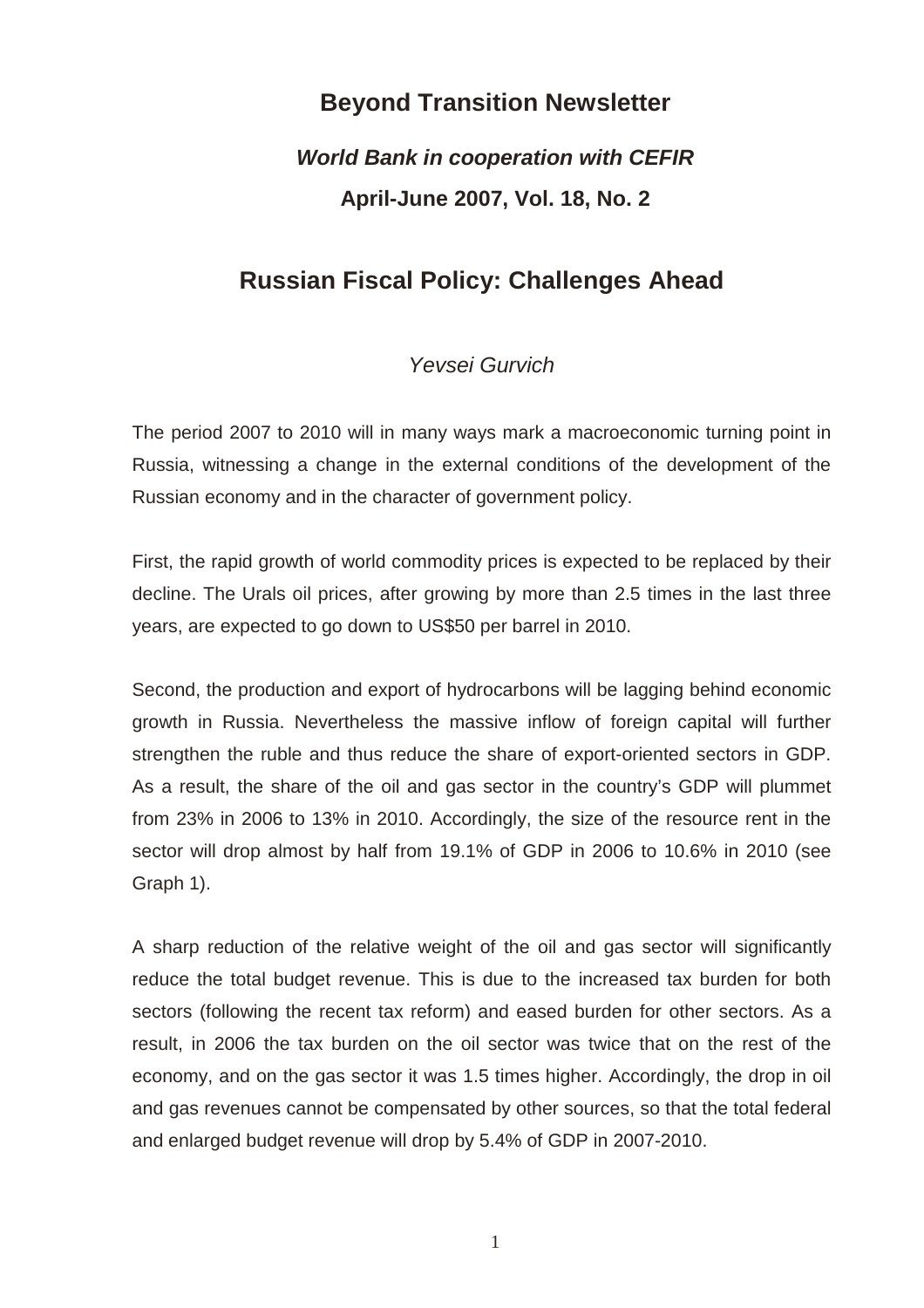### **Balanced 3-Year Budget**

The drop in oil and gas budget revenue will be accompanied by tougher budgetary rules. A special regime will now be applied to all the main oil and gas taxes except the profit tax.

Moreover, the division of the oil and gas revenues into disposable and saved categories will change. Up until now the size of disposable oil and gas revenues varied depending on the prices. Under the new rules, such revenues are fixed at 3.7% of GDP and are thus constant over time and independent of oil and gas prices. On the whole, this marks a transition from short-term and partial smoothing of the use of oil and gas revenues to their full and long-term smoothing.

At the same time, while in 2006 the saved oil and gas revenues equaled 7.5% of GDP, in 2008-2010 they will not exceed 1% of GDP. A combination of growing spending and diminishing revenues will result, within just three years, in a balanced budget — quite a change from a significant surplus of 7.4% of GDP. Most of the increase in spending will be channeled to public investments, government corporations and similar goals. That reflects the state's intention to promote the development of non-extractive sectors by increasing the economic growth base.

Given the poor track record of public investments in the past, a course for privatepublic partnerships has been adopted. Nevertheless there is a risk that increased spending may weaken macroeconomic stability in the long term. Previous international research has revealed that public investments and other support measures are beneficial for growth only if the quality of state institutions is high enough but yield no effect if the institutional quality is low, which is the case in Russia today.

### **The Need for "Intensive" Spending Policy**

Our estimations show that budget revenue will continue to decline beyond 2010. Based on the Energy Information Agency's forecast of the average oil price of about US\$45 per barrel of Urals oil in 2011-2020, federal budget revenue may drop to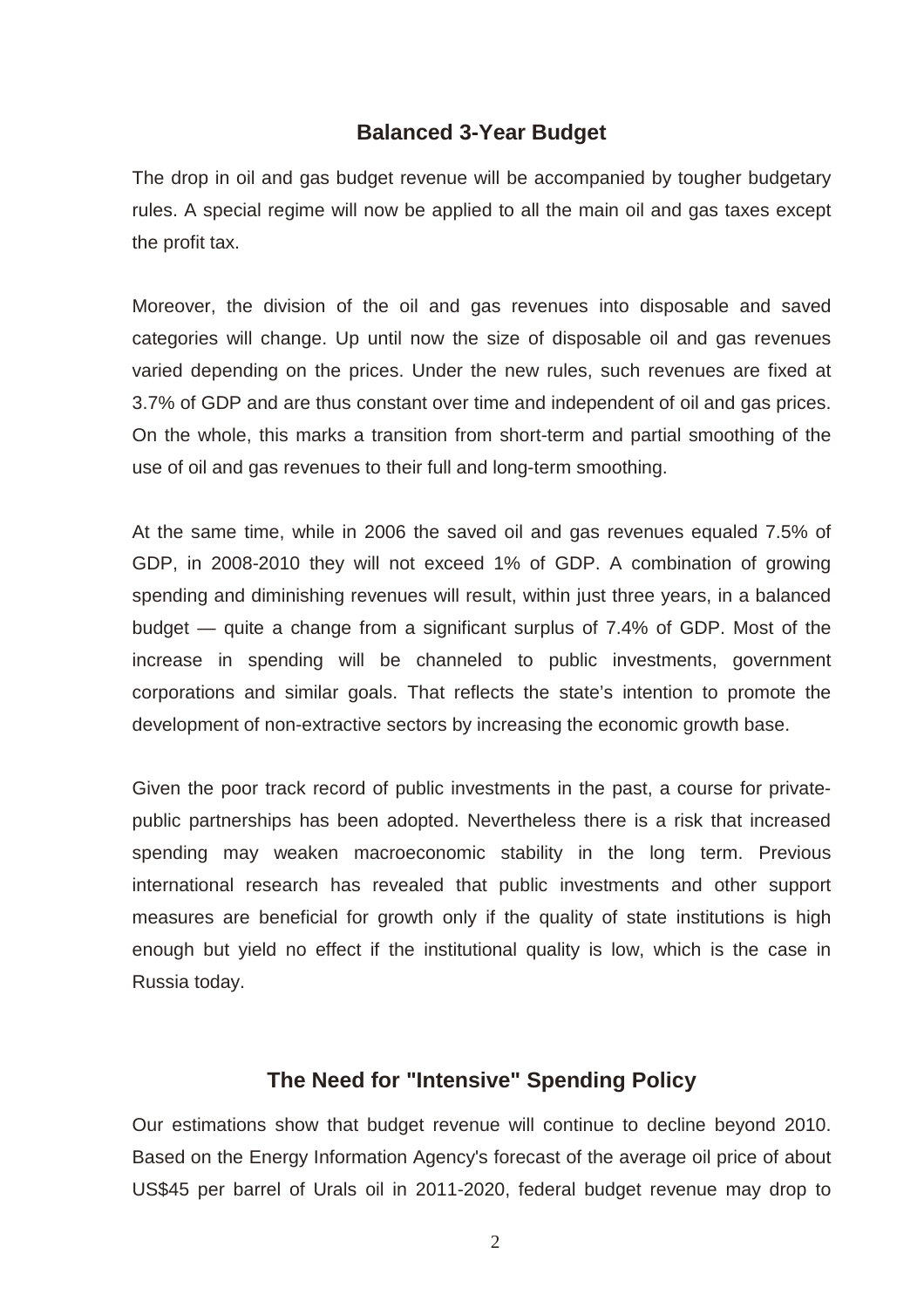16.5% of GDP by 2020. From 2008, a cap of 4.7% of GDP will be imposed on the non-oil and gas deficit, that is, net borrowing should not exceed 1% of GDP. The predicted maximum expenditure will then level out at about 18% of GDP (see Graph 2).

Thus, after 2010 a rapid increase of budget expenditures will have to give way to their gradual reduction. Furthermore, one has to take into account the growing need to support the pension system. Estimates show that although the pension system will be able to meet its obligations in nominal terms, too big a drop in the income replacement ratio is socially unacceptable. The replacement ratio already declined from 32% in 2002 to 25.8% in 2006. To prevent a further drop, the federal budget envisages an increase of transfers for labor pensions — but further increases are need to maintain the replacement ratio at least at the 2006 level.

The above assessments highlight the need to adopt an "intensive" spending policy instead of an "extensive" one. The extensive character of recent trends is also revealed by the nature of the national projects in public health and education where the allocation of additional resources failed to deliver substantial reform progress. Meanwhile, international experience shows that additional funding without improvement of the institutional environment is not conducive to a higher quality of public service provision, while public sector reform can achieve the desired results without an increase in spending.

#### **Challenges Ahead**

If public sector performance does not improve, two equally unattractive alternatives will remain. Limits on overall spending will lead to a degradation of the social sphere. If transfers to the Pension Fund remain at the 2010 level, the income replacement ratio will drop below 19% by 2020. To prevent it, the authorities may abandon tough budgetary rules by increasing borrowing and using more of the oil and gas revenues to finance current expenditure. But such a policy will merely delay the need to implement serious reforms and keep expenditures down. Besides, continued high spending creates serious macroeconomic risks: if world prices drop suddenly, or if investors are less ready to credit the government, it will not be able to fully meet its obligations. The crisis would not just slow down the economy, but would set it far

3